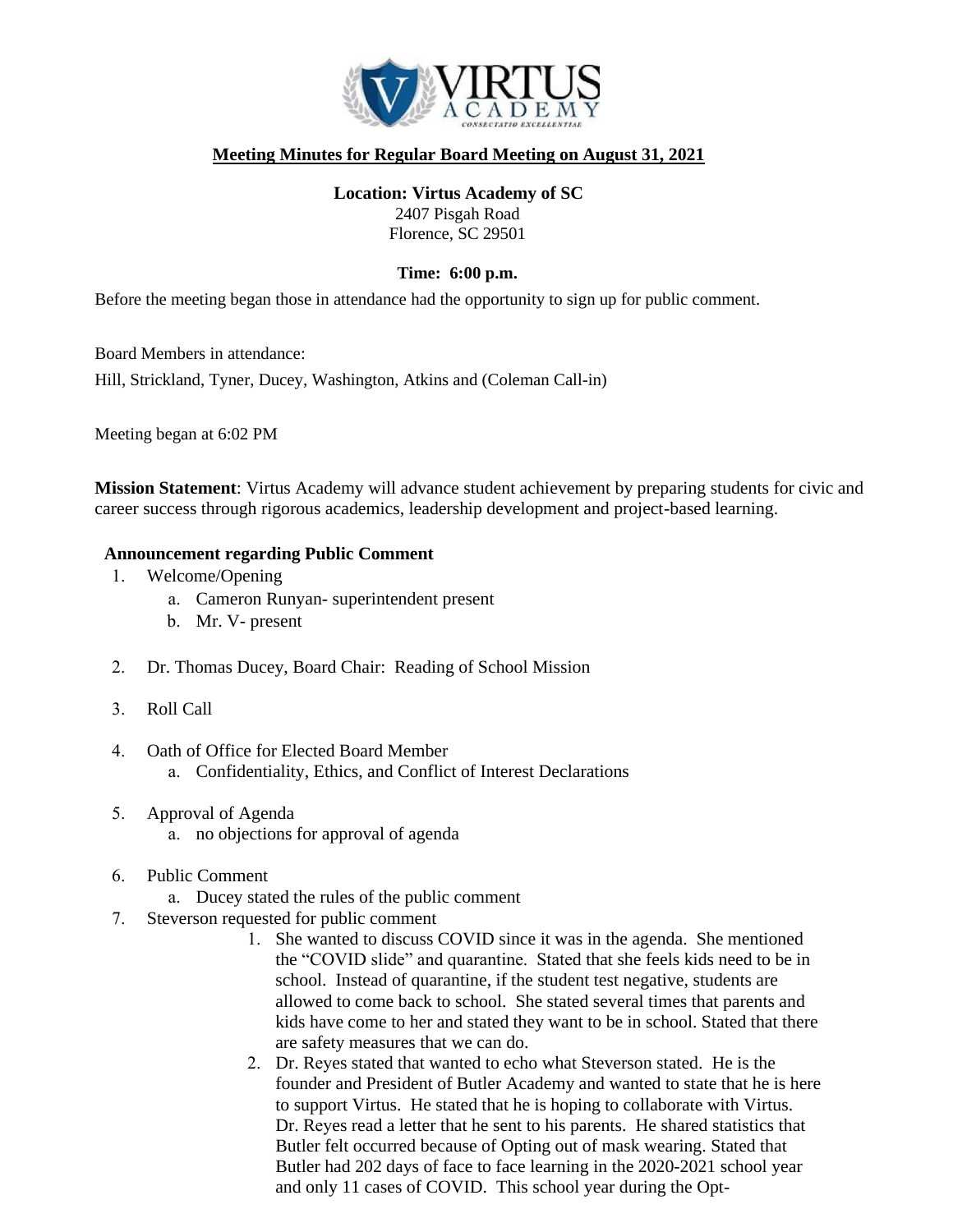out they had 12 positive cases the first week.

- 7. Approval of Minutes
	- a. Regular, July  $29<sup>th</sup>$
	- i. No changes needed to be made
	- b. Called, August  $20<sup>th</sup>$
	- i. No changes needed
	- ii. Washington and Tyner moved to approve the minutes
- 8. Charter Institute of Erskine Update (Representatives will be in attendance)
	- a. Runyan with updates
	- i. South Carolina General Assembly- Audit
		- 1. Erskine showed up to report what an authorizer should be doing
		- 2. Erskine was able to read report and analyze recommendations. To be effective, efficient, and a better organization, changes will be made. This may be a long process; however changes are happening for this reason.
		- 3. Runyan wanted to commend Nero about the strides that are being made in Special Education.
		- 4. Kids First Conference- September 28th and 29th Columbia Convention Center (School Boards are welcomed to come half day on the 28th with school leaders) 1 PM- there is a registration-Ducey has access to link and will share with the other board members
		- 5. Report Card Data- received that data from traditional schools, carter schools, etc data for state testing and COVID had a large impact on scores. Runyan stated that the scores were not pretty. He stated ways that this generation is being impacted academically and developmentally. Runyan stated the importance of having the kids in the classroom. Stated that this will not last forever- there might be a momentary discomfort.

#### 9. COVID Report

- a. Nero stated that she had Nurse Lee's notebooks
- i. 24 positive cases
- ii. unknown number that are being tested
- iii. 151 students quarantined
	- 1. Ducey talked about reconstituting the COVID task force in the previous
		- meeting. The following was discussed:
			- a. Nero stated that promoting vaccination- however only available to particular students
			- b. socially distancing challenges with full capacity at school
			- c. encouragement of wearing masks
			- d. staying home when sick
			- e. contact tracking
			- f. what are the days that students need to be quarantined?
			- g. Nero mentioned the possibility of new hire to help with tracking
			- h. encouraging hand washing/ hand sanitizing
			- i. Whole class quarantine- the teachers work the AP to come up with a plan for the class
			- j. If a student is quarantined but not whole class- student will work through Google Classroom but will not get daily instruction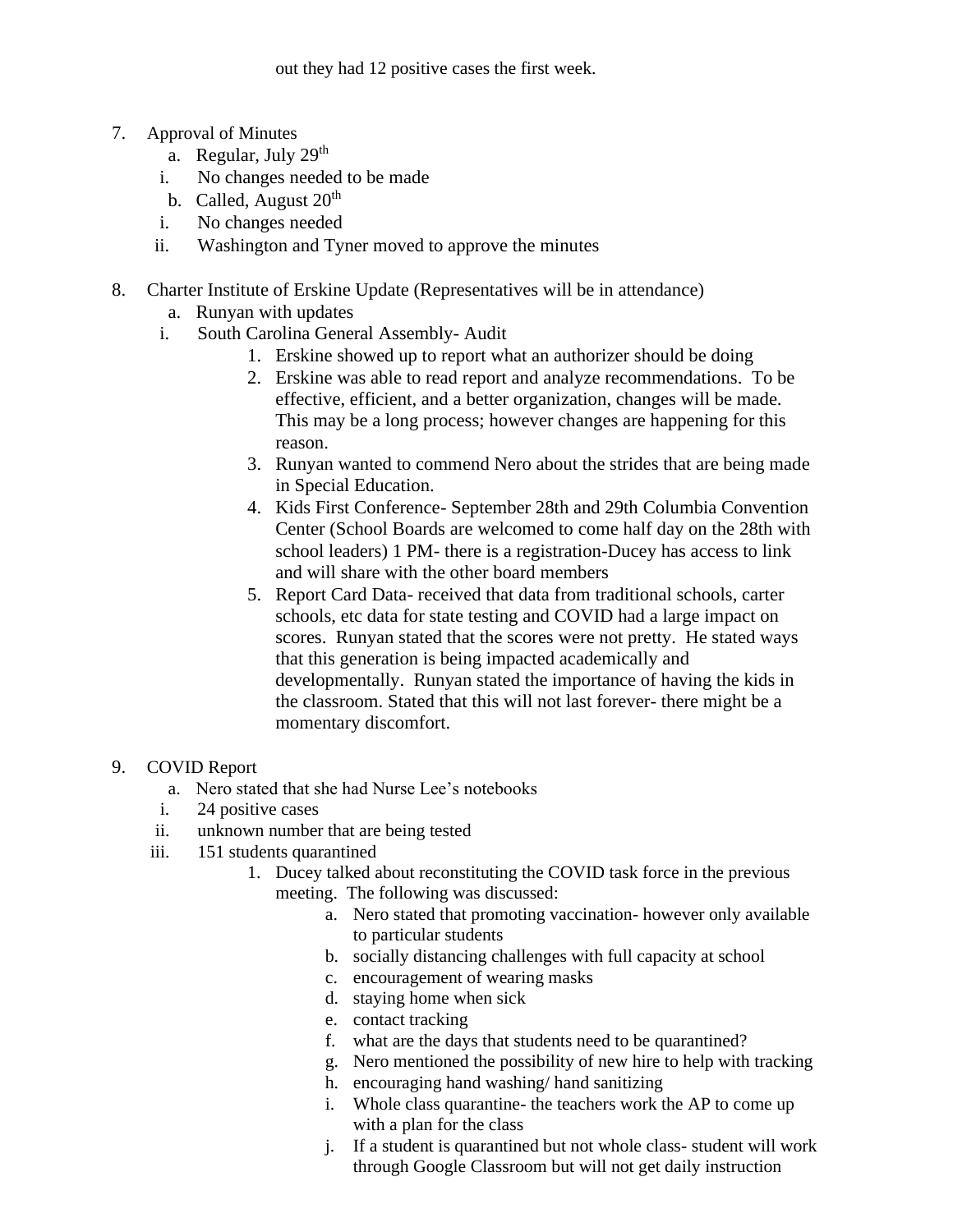- k. Attendance- with the current policy, if a student must quarantine- a code is put into PowerSchool
- l. Need to discuss what the policy of how many quarantine days are we going to allow per student
- m. Dr. Atkins- stated concerns that student would be able to come back to school until September 24th because he is quarantined.
	- i. Assembling those students who tested negative should not be the policy- suggested to look at options for letting students to come back
	- ii. Students need to be in school and need to be in a safe environment when at school- stated Duke University study. Less than 1% of schools with a mask mandate had an outbreak of COVID. Stated that he is aware of what the laws are- stated that we put into place mask mandate and vaccination mandate
	- iii. Stated that this is regional manner-stated that this area is a COVID center
	- iv. Major health crisis in our lifetime.
	- v. Urged board to take action aggressively- via mask mandate or vaccination mandate

Glenn Hill- Thanked Atkins for thoughts; stated that he has read studies about masks and stated the opposing side- no conclusion about effectiveness of masks. Hill stated that the mask opt-out is state law and Virtus would not survive without state funding

Dr. Atkins stated the rebuttal of having a control in a study around COVID is unethical- thus not done, ever. Stated that virtual option is not a great option. He stated that the school can't survive without students. COVID is dropping the standards of education. He urged to look at options and look outside the box for options.

Tyner- stated that she felt it would get worse before getting better- encourages staff and administrators to wear masks. Urges that we have to have our funding and cannot mandate masks. Encouraged social distancing including 6ft apart. Start thinking about how to spread out the students more. (Cafeteria, lines, etc.)

Strickland- Doesn't see how we can do 6ft apart in the classrooms or school now that we're back at full capacity. He stated that the classroom sizes will not accommodate 6ft seperation.

Ducey- two issues

- 1. How to keep children safe?
	- a. encourages mask wearing
- 2. How do we keep our kids in school?

DHEC has mandated that 14 days if exposed Exceptions

- 1. if parents do not want to have their children tested-last known contact then wait 10 days and mask for 14 days while at school
- 2. get tested 5 days after close contact- if negative than can come back to school

Ducey encouraged to update Policy with DHEC guidelines

Ducey stated that does not want to go against state law and authorizer (Erskine)

Ducey cautioned against the mask mandate

Ducey implored parents to use masks and to be creative to allow mask breaks throughout the day. Discussed the policy last year and how the mask policy worked.

Ducey expressed that he needs teachers and students safe and here. Spoke about children's ability to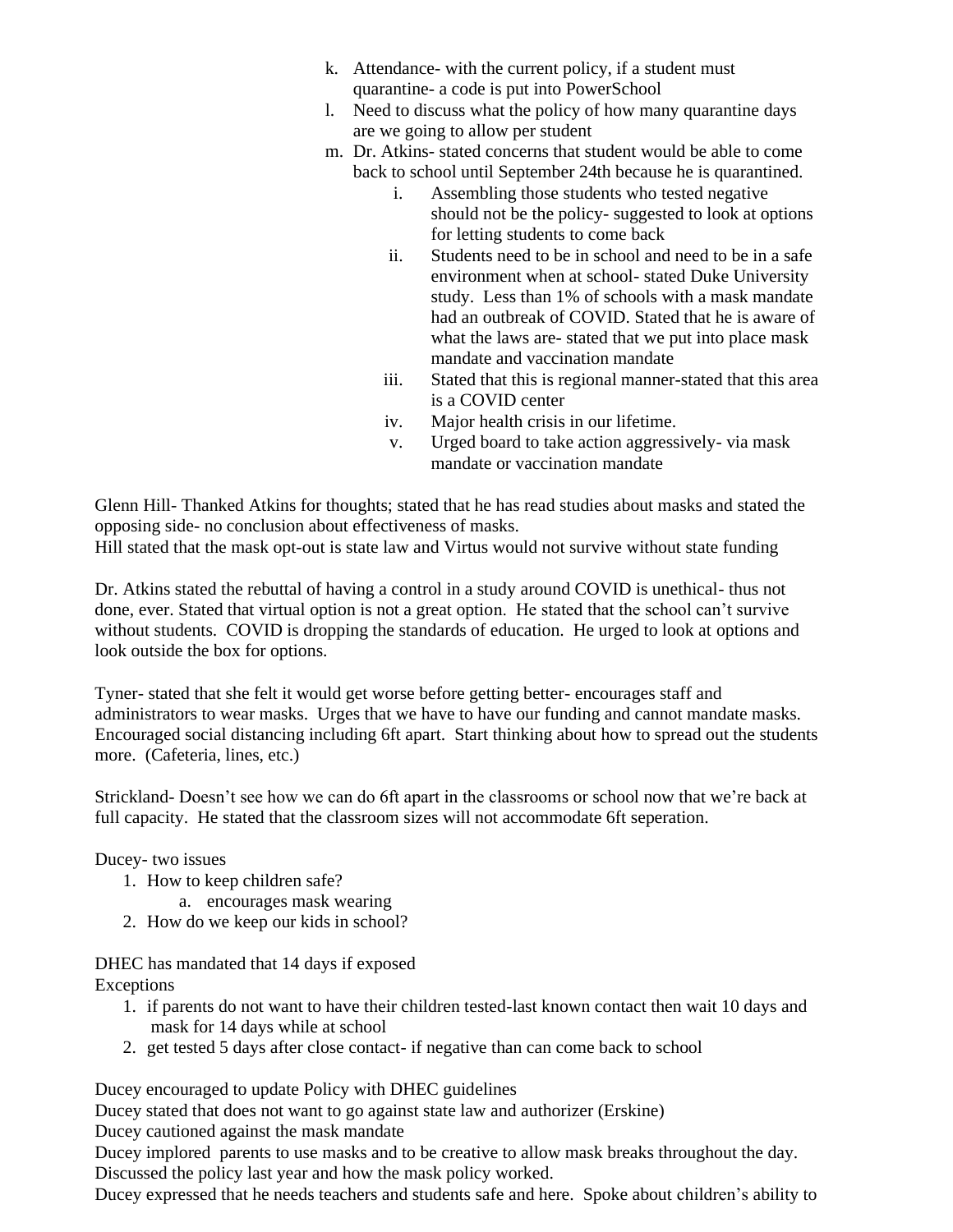adopt and resiliency. Made several pleads about wearing masks.

Ducey voiced that it is a priority to get Nurse Lee extra help manage quarantine time and possible new possibilities.

Dr. Atkins- asked if it was possible to word the policy to state "follow DHEC guidelines"

Glenn Hill- no we cannot because DHEC guidelines states to wear a masks

Dr. Ducey- 4 day mask after 10 day mask wearing is not a mask mandate because parents can opt out of coming back to school after day 10.

Dr. Atkins- if the parent requests a mandate in the school mask for school.

Dr. Ducey wanted to talk about "what ifs"

COVID Policy Review and Discussion

- adopt DHEC guidelines
	- G. Hill stated this seems to be cycle being quarantined and coming back and then quarantining student
		- SC passed the COVID liability act-
			- as long as DHEC guidelines are followed- we are not liability responsible
			- Mary Allison stated that legal advice would be discussed in executive session
- "throw the kitchen sink at issue"
	- Ducey reached out to the builder of the school
	- discussed options how to slow the spread
		- ventilation
			- quote requested for getting a window in each classroom
			- builder recommended something than be put into the ventilation system (~\$2,000)
			- Circulation system  $(-1$  Million to equip all the classrooms) however larger spaces like cafe (~\$3,000)
			- HVAC filters are not designed for Hepa filter- require study and firm to come in
			- Want to discover different options for slowing the spread
		- testing
			- Being a testing location is very expensive
			- Dr. Atkins asked if a limited testing would be an option; to prevent quarantine- stated that some families would not be able to pay for test
			- DHEC website- free PCR testing- get QR Code- good for one week-2 days later get results- print results and return to school
			- Tyner mentioned that discussion of testing site was visited before- discussed parents might send students just for free test
		- vaccination
			- only 7th and 8th graders able to get vaccination
		- mask- against the law in SC to mandate mask